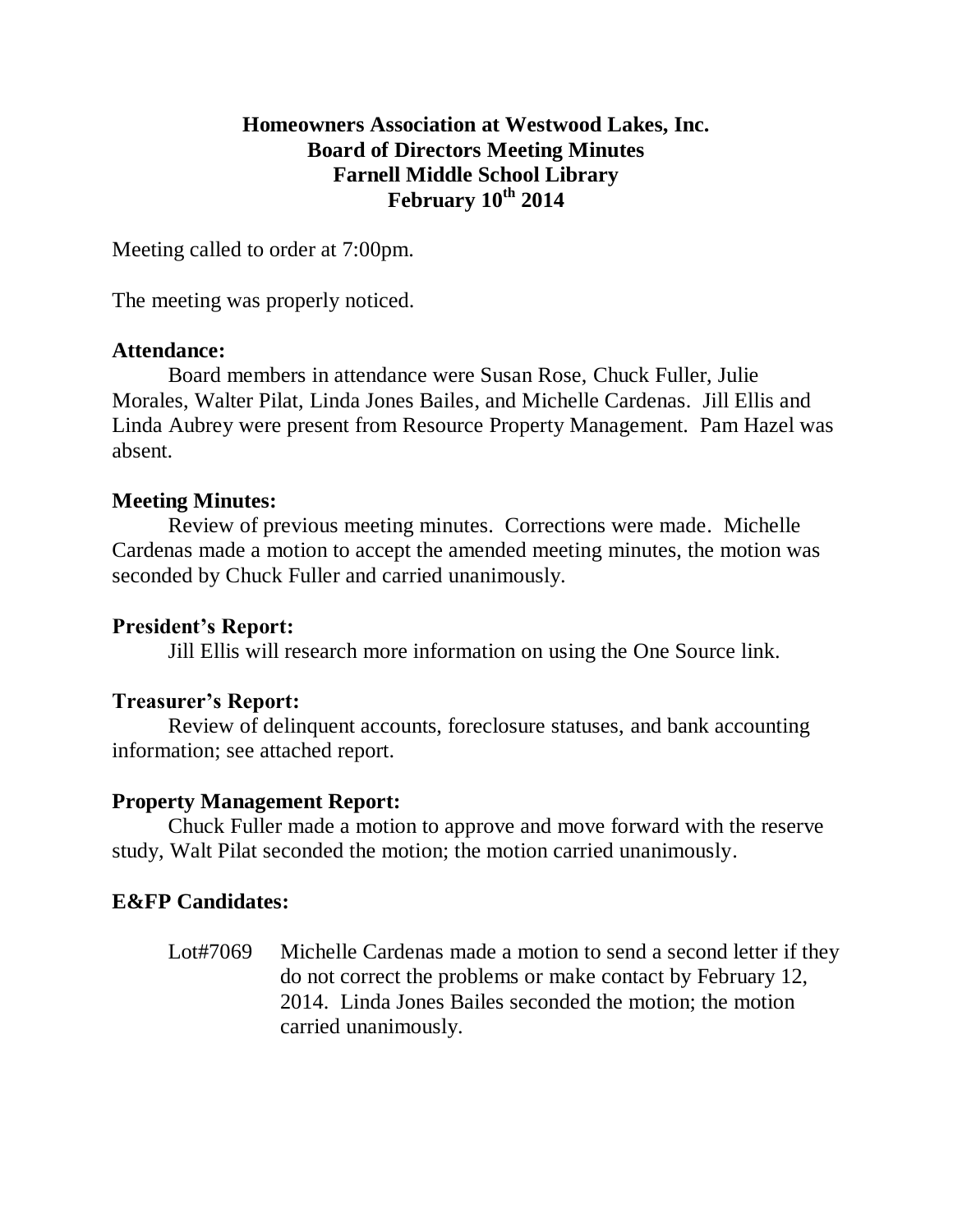- Lot#1005 Michelle Cardenas made a motion to move the property forward in the fining process. Linda Jones Bailes seconded the motion. In favor were Michelle Cardenas, Linda Jones Bailes, Susan Rose, and Walt Pilat. Opposed were Chuck Fuller and Julie Morales. The motion carried.
- Lot#2001 Linda Jones Bailes made a motion to move the property forward in the fining process. Susan Rose seconded the motion. In favor were Michelle Cardenas, Linda Jones Bailes, Susan Rose, and Walt Pilat. Opposed were Chuck Fuller and Julie Morales. The motion carried.
- Lot#17081 Michelle Cardenas made a motion to move the property forward in the fining process. Linda Jones Bailes seconded the motion. In favor were Michelle Cardenas, Linda Jones Bailes, Walt Pilat. Opposed were Susan Rose, Chuck Fuller and Julie Morales. The motion failed. Walt Pilat made a motion to resend the third letter to property owner, there was no second, motion failed.

#### **Landscape:**

Walt Pilat made a motion to have Scrubbing Bubbles clean the sidewalks and village signs for \$4,500.00, Susan Rose seconded the motion; the motion carried unanimously.

Walt Pilat made a motion to have Scrubbing Bubbles clean the front entrance monuments for \$125.00, Susan Rose seconded the motion; the motion carried unanimously.

Michelle Cardenas made a motion to explore the options to digging up the Tar Flower and Coral Berry entrance islands. Linda Jones Bailes seconded the motion. In favor were Michelle Cardenas and Linda Jones Bailes. Opposed were Susan Rose, Chuck Fuller, Walt Pilat and Julie Morales. The motion failed. Chuck Fuller made a motion to approve the One Source landscaping proposal and to keep the irrigation available. Walt Pilat seconded the motion. In favor were Susan Rose, Chuck Fuller, Walt Pilat and Julie Morales. Opposed were Michelle Cardenas and Linda Jones Bailes. The motion carried.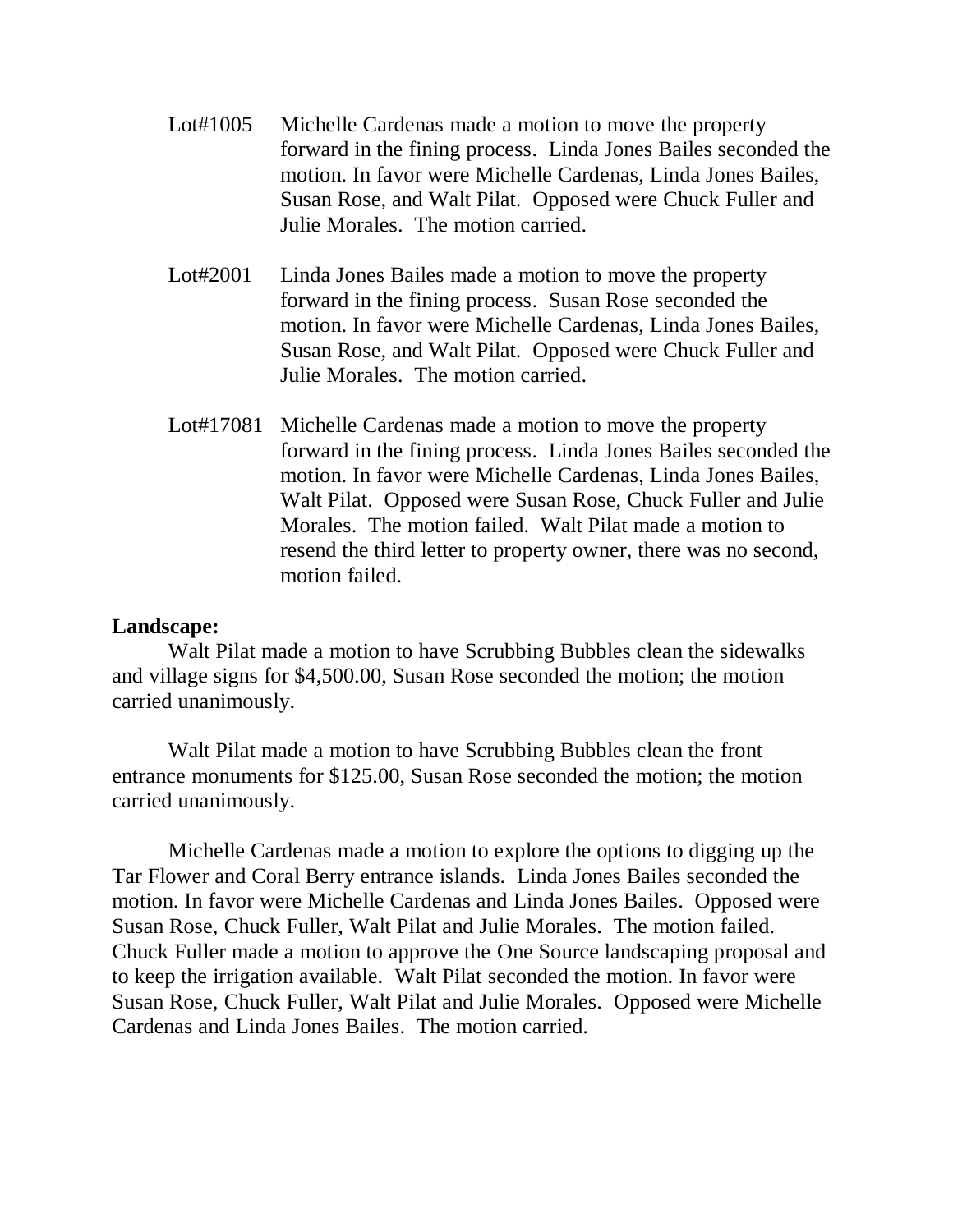#### **New Business:**

Chuck Fuller made a motion to approve Spring Fling funding in the amount of \$1,200.00, Susan Rose seconded the motion; the motion carried unanimously.

Julie Morales made a motion to approve Great Egg Hunt funding in the amount of \$200.00, Chuck Fuller seconded the motion. In favor were Julie Morales, Chuck Fuller, Susan Rose, Michelle Cardenas, and Walt Pilat. Opposed was Linda Jones Bailes. The motion carried.

Reminder quarterly assessments are due in March.

#### **Adjournment:**

A motion was made by Michelle Cardenas to adjourn the meeting. The motion was seconded by Julie Morales and the motion carried unanimously. The meeting was adjourned at 9:00pm.

**Next meeting: March 10th , 2014**

**Upper Tampa Bay Library** 

**Submitted by Julie Morales, Secretary.**